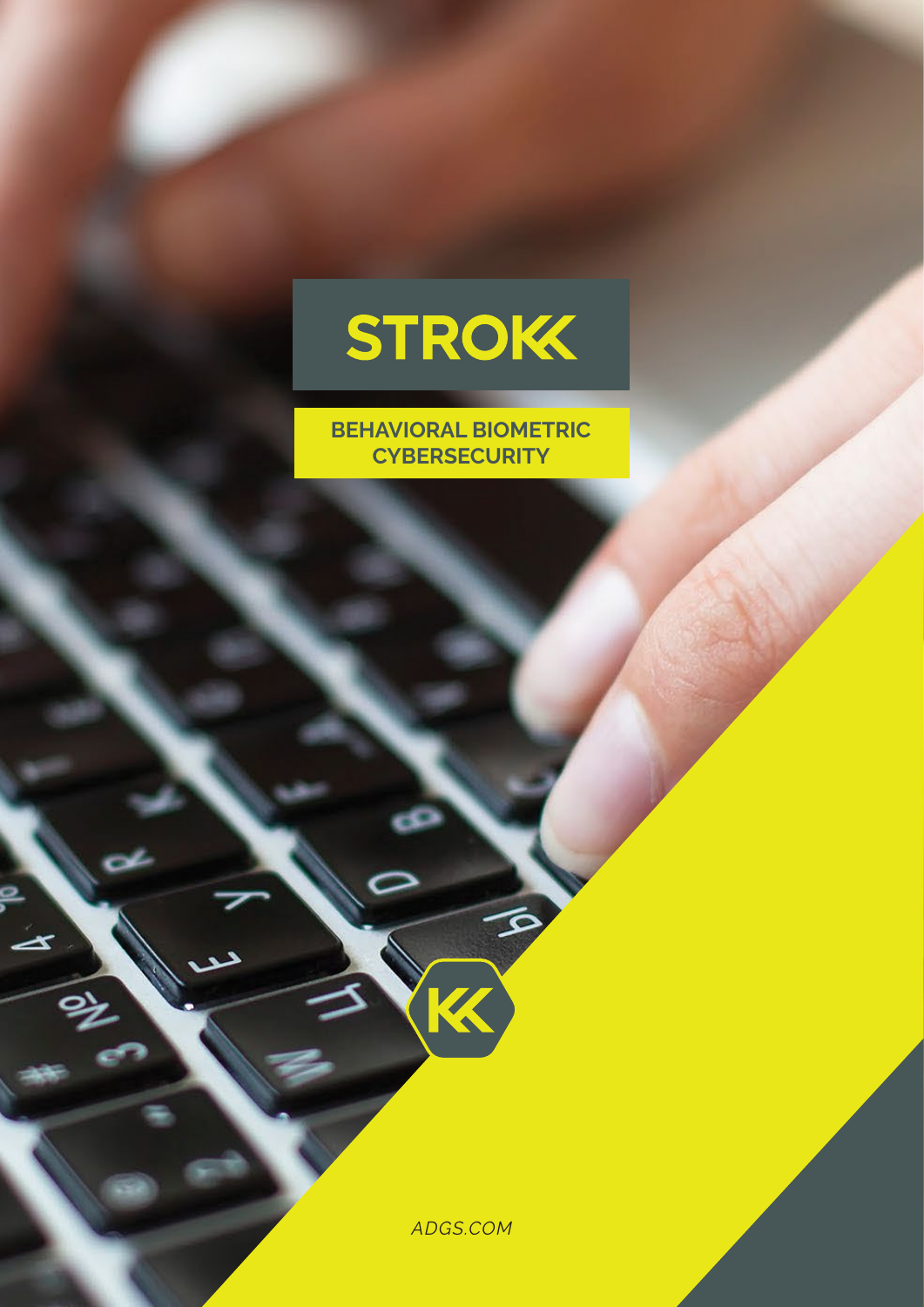# **A MASSIVE DATA BREAC There's been**

...your company's all over the news, and the boss wants to know why.

Sweating yet?

You know that data breaches and security failures put your company at serious risk.

You also know the best way to fix a breach is to prevent one all together.

So are you doing everything you can to prevent cyber threats?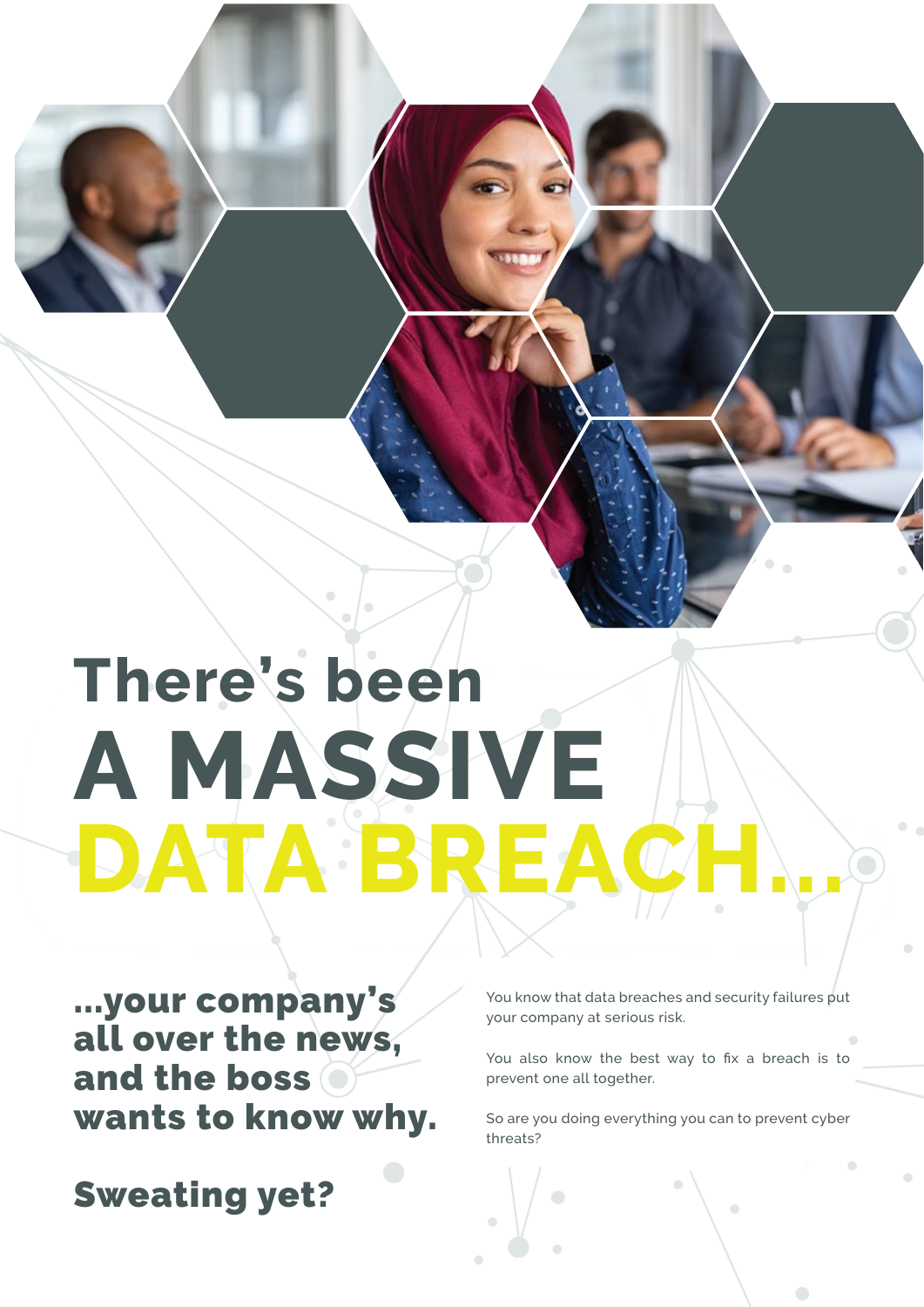## **HANDS. SOLUTION is literally in your The**

The good news is that fail-proof security is easier than you think. And all you have to do, is just keep on typing. Because our sophisticated keystroke dynamics solution is about **how you type, not what you type.** Strokk is a truly innovative system for secure access control, ensuring imposters that masquerade as valid users are unable to access private or corporate information.

STROKK is a Credential Provider, that transparently wraps the default password box and other third party credential providers at the Windows login screen to capture and authenticate a user's keystroke dynamics before the password is sent to the security authority, whether local or in a domain.

Strokk can work in standalone mode for local users, by delegating monitoring and policy management in a domain, or in a mixed mode that allows computers and laptops to travel in and out of the company domain seamlessly.

#### **WHATS IS IT?**

 $\bullet$ 

STROKK is a military grade software that makes stolen passwords useless to hackers by knowing how you type.

It adds an additional security layer to any system, in any language. It also works through a remote connection and prevents fraud.

#### **HOW DOES IT WORK?**

Just as your signature is unique to you, so is the way you type on a keyboard.

By measuring neuromuscular influx, STROKK is a software that learns the way you type your password on your keyboard to clearly recognize you from anyone else.

It then creates your neuromuscular "profile"

From then, whenever you type your password, STROKK collects your keystroke dynamics and uses AI to compare it with the neuromuscular profile it has for you.

Depending on STROKK algorithms, it then unlocks, locks, or silently sends a message, or a flag, to yourself or to the IT/Security Department of the company.

## **STROK**

**STROKK defeats password sharing, password cracking, rainbow tables, phishing, social engineering, brute force hacking, offline cracking, spidering, shoulder surfing, keystroke logging and dictionary attacks and prevents unauthorized remote access.**